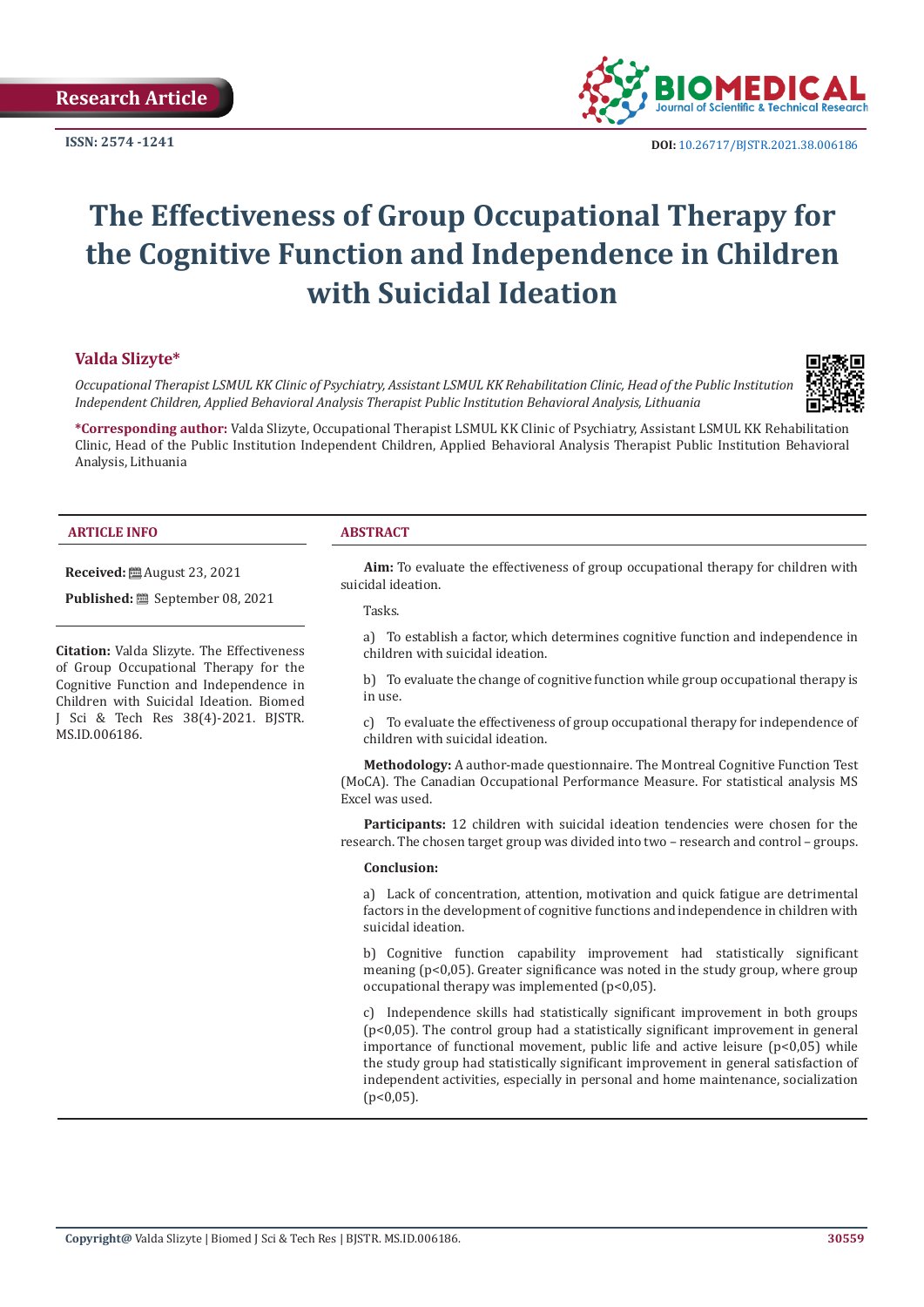### **Introduction**

Suicide is a deliberate interruption of your life. Unfortunately, despite a decade of trade information and prevention programs, this complex phenomenon has become the most acute problem in the modern world and the main cause of death for people of all ages is in Lithuania and the world. According to the World Health Organization (WHO), about 800,000 people die from suicide each year. Unfortunately, Lithuania has the highest number of deaths per 100,000 people in the world (31.9). Russia (31), Ukraine (22.4) and Latvia (21.2) also lead in suicide ratings. It is observed that suicides are more familiar in the former Soviet Union, middle-aged older people. According to the Lithuanian State Mental Health Center, most deaths were recorded in the 45-54 and 55-64 age groups. This suicide epidemic affects more than just suicide victims: often the suicide of a loved one has to make a psychologically negative choice for relatives, family members, friends and co-workers. Suicidal thoughts - fantasies about suicide, its idealization are especially important for the risk of suicide. It is one of the symptoms of suicidal behavior and is often directly associated with various psychological illnesses, disorders (e.g., depression, schizophrenia, alcoholism, and other addictions) [1-4]. About 10 to 20% of teens say they have persistent suicidal thoughts, which is an important indicator of predicting possible suicide attempts coming from their causes. Both suicide and suicidal thoughts are extremely important topics and problems that require public attention, and most of the information at the moment is about suicide, while suicidal thoughts are discussed in a very general way. During occupational therapy sessions, working with people at risk of suicide focuses not only on suicide attempts, but also on the thoughts that motivate or idealize it. In the absence of typical or common suicidal ideation, occupational therapists should evaluate and assign purposeful and motivating activities on a case-by-case basis. Targeted activities can be encouraged through the use of group therapy [5].

# **Materials and Methods**

#### **Methodology**

- **a)** A author-made questionnaire.
- **b)** The Montreal Cognitive Function Test (MoCA).
- **c)** The Canadian Occupational Performance Measure.
- **d)** For statistical analysis MS Excel was used.
- **A.** The Montreal Cognitive Function Test (MoCA) is a standardized, rapid test of cognitive function that tests memory, logical thinking, perception of time and space, abstraction, and general perception of the individual. This study is chosen for its ability to fully and quickly assess key cognitive functions. There is also a lack of studies where this test would be used in individuals under 14 years of age, then the effectiveness of this study in the same study in younger individuals. The study is divided into

parts, so it is necessary to assess different cognitive abilities: attention and concentration, executive function, memory, language, visual - spatial abilities, conceptual thinking, calculation and orientation. This test is usually performed within 10 minutes. The highest evaluation is 30 points, the evaluation within the norm is desired from 26 points [6].

**B.** Canadian performance test is a universal form of testing that helps not only to acquire a person's independent ability, but also to set goals together with the researcher according to the most important aspects: social, personal life, work environment. The test categories are defined by functions defined by the most important aspects of life: self-care (hygiene, clothing, functional mobility, social functions: shopping, financial management, use of public transport), productivity (work, home care, science, games), leisure activities. During the survey, the respondent needs to list the most important problem activities in order to be able to perform this category and prioritize them on a scale of 1 to 10 [7].

#### **Participants**

12 children with suicidal ideation tendencies were chosen for the research. The chosen target group was divided into two – research and control – groups.

The study involved 12 children aged 11 to 17 years. The following were selected according to the criteria:

- **a)** From 11 to 17 years
- **b)** Suicidal ideation or behavior
- **c)** Subjects should be free of episodes of acute psychosis
- **d)** Consent of parents, parents / guardians to participate in the study

Subjects were purposefully selected and divided into two groups: control and research. The control group, in addition to occupational therapy sessions, received regular treatment until the study group was assigned occupational therapy, during which tasks were assigned to develop independence and cognitive functions.

#### **Characteristics of the Subjects**

During the research, 12 children were studied, who were divided into two equal groups - control and research subjects. The control group received standard treatment consisting of a group of psychotherapy, psychiatric counseling, art therapy, and social skills. Occupational therapy classes and additional tasks for the researcher, focused on the development of cognitive functions and independence [8]. The mean age of the control group was 14.75, and the mean age of the study group was -15. In terms of symptomatology, subjects in both groups had suicidal thoughts or had committed suicidal ideation (Table 1).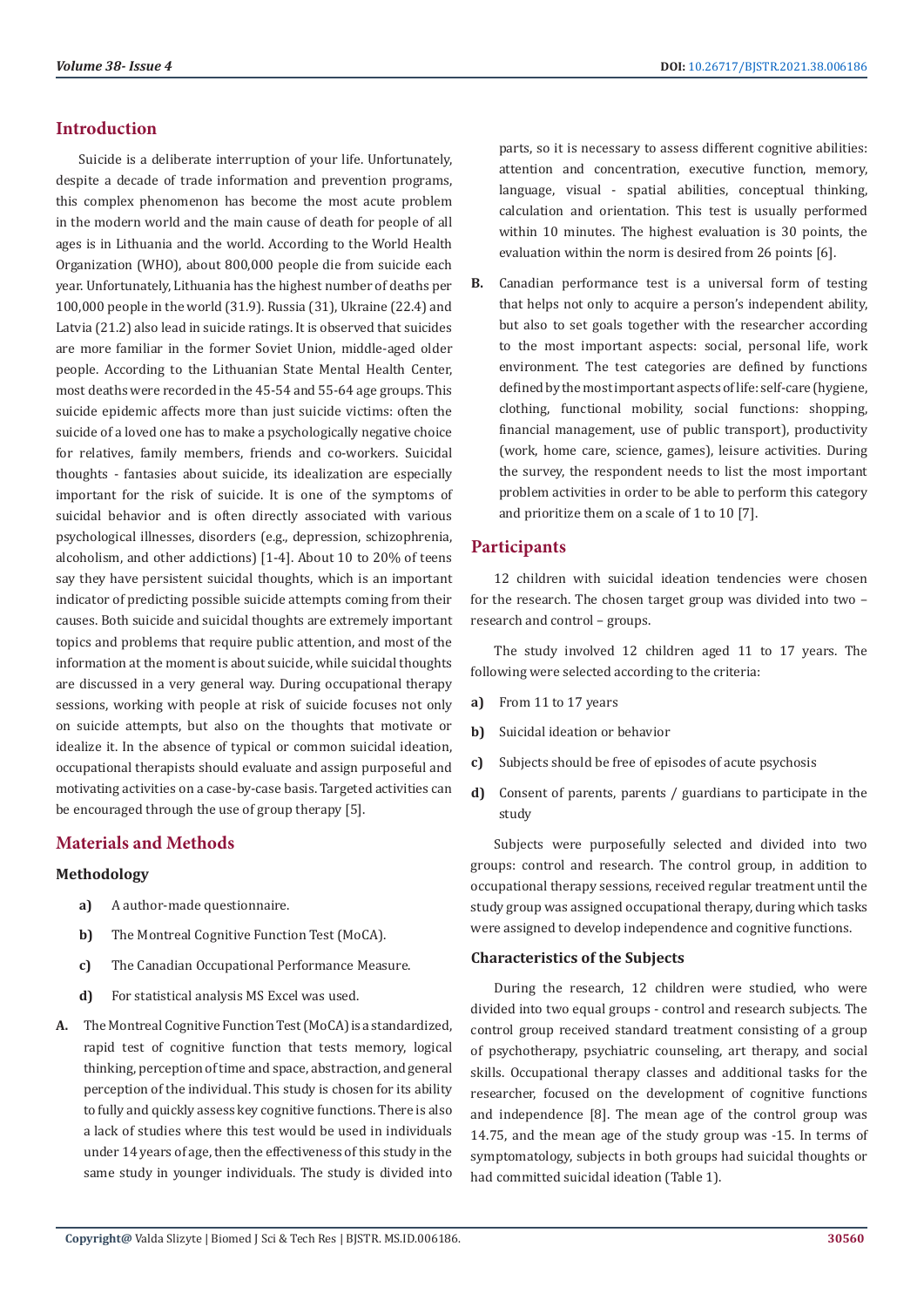**Table 1.**

|        |             | Study group |       | Control group |       |
|--------|-------------|-------------|-------|---------------|-------|
|        |             | N           | Proc. | N             | Proc. |
| Gender | Girls       |             | 83,33 | 5             | 83,33 |
|        | <b>Boys</b> |             | 16,67 |               | 16,67 |
| Age    |             | 15          |       | 14,75         |       |

# **Results**

After evaluating the cognitive functions by the MoCA test, it was observed that the cognitive functions of the control group increased on average by 4 points, from 20.5 to 24.5, while the study groups evaluated the package with 5 points, from 21.5 to 26.5. The effect of the "ceiling" of the test was also observed in the study group when

one of the subjects scored the maximum allowable score (Figure 1). Different scores of scores were observed in both groups when examining scores for independence problems. Before the study, the mean score of the control group was 3.81, and that of the control group was 0.85 points lower - 2.96. This shows that before the study, the control group expressed less relevant independence problems than the study group. After the study, the mean score of the control group dropped from 0.75 points to 3.06, while that of the study group was only 0.02 points to 2.94. These results suggest that after the study, the representatives of the control group marked significantly more relevant independence problems, while the relevance of the research group's problems remained similar (Figure 2).